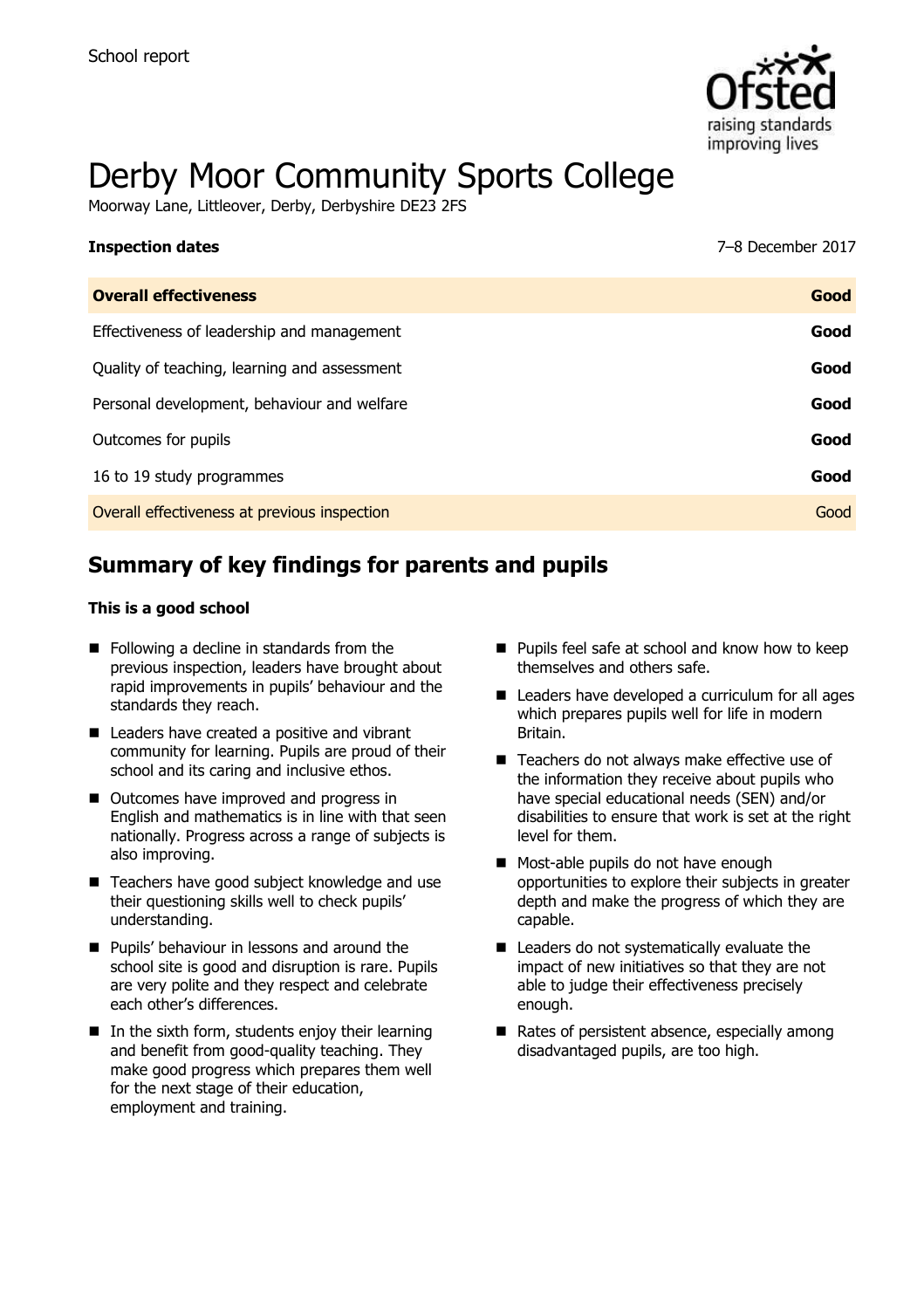

# **Full report**

### **What does the school need to do to improve further?**

- **IMPROVE THE EFFECT IVE ASSET SET ASSET IN THE EXAM** IMPROVE the effectiveness of leadership and management by:
	- ensuring that leaders accurately evaluate the impact of their actions so that they can continue to make improvements in pupils' outcomes.
- Improve the quality of teaching, learning and assessment by:
	- ensuring that teachers use the information they have about pupils who have SEN and/or disabilities when they plan their lessons
	- ensuring that there are sufficient opportunities for most-able pupils to do work that stretches and challenges them.
- **IMPROVE personal development, behaviour and welfare by:** 
	- making sure that rates of persistent absence for groups of pupils, especially the disadvantaged, reduce
	- reducing the remaining incidences of poor behaviour in lessons, particularly where work is not matched well enough to pupils' needs.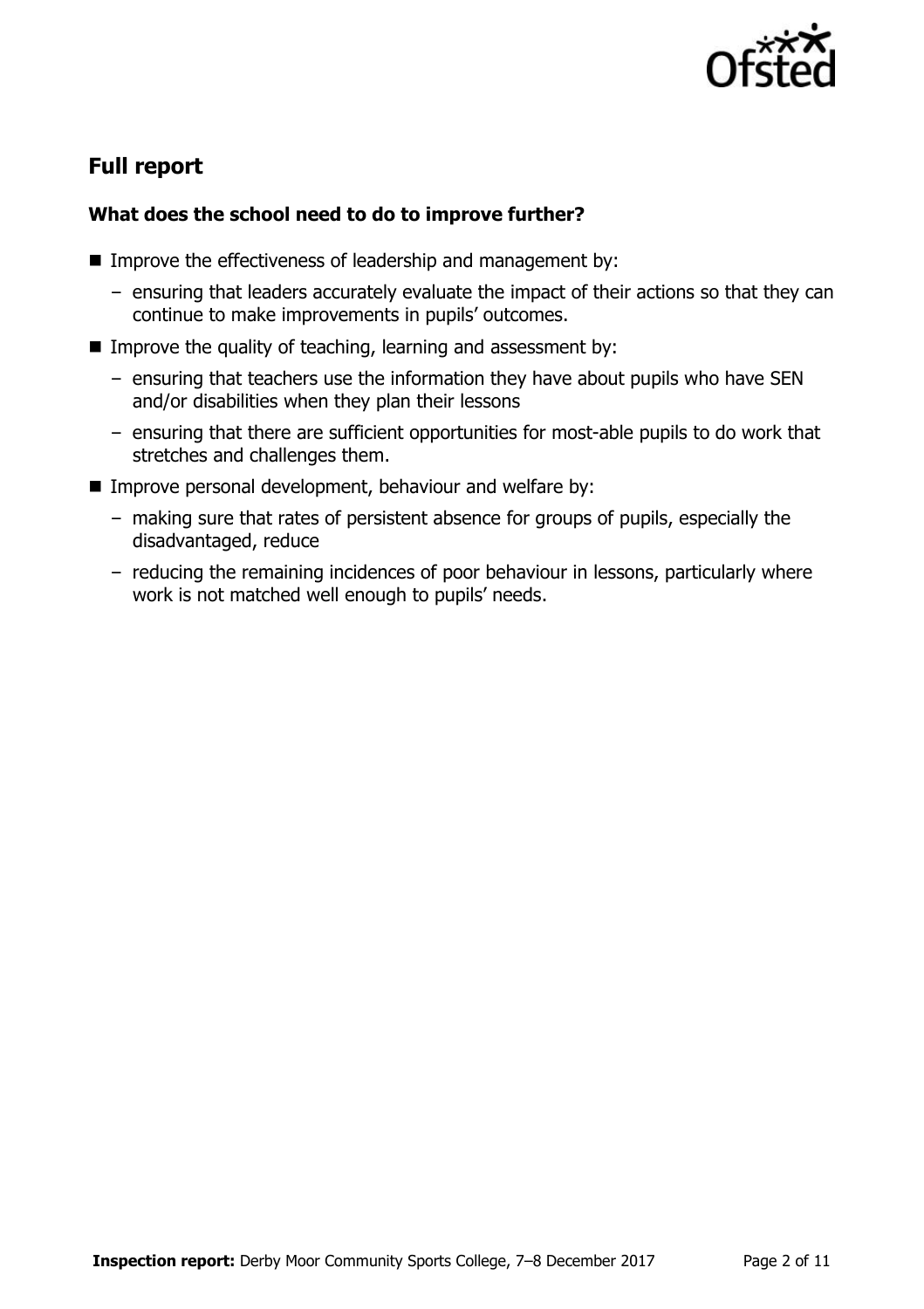

# **Inspection judgements**

#### **Effectiveness of leadership and management Good**

- Since the appointment of the current principal and other recently appointed senior leaders the school has made dramatic improvements in almost all areas.
- Leaders have led by example and have a visible presence around the school which is highly valued by pupils, parents and staff alike. Leaders have a strong vision for pupils and have created an ethos of respect, care and success.
- Leaders and governors have a very clear picture of the school's strengths and areas for improvement. They use this information well and ensure that staff are aware of what needs to be done and how their work contributes to it.
- **Pupils value each other and celebrate each other other's differences. The work that** leaders do to promote tolerance and understanding means that discrimination and bullying are rare and not tolerated.
- The system to manage the performance of teachers is used well to bring about improvements in teaching and eradicate any weaknesses. Leaders are fearless in tackling any underperformance and set rigorous targets based on pupils' progress.
- Leaders are relentless in their pursuit of better rates of progress and attainment for pupils. They use performance information well to challenge areas where progress is not as strong.
- This includes taking decisive action where leadership has not been consistent, for example for pupils who have SEN and/or disabilities or in modern foreign languages and design.
- Safeguarding is effective. Leaders take appropriate action to make sure that pupils are kept safe and they do not give up when they think that more could be done to help a child in their care.
- Recent changes to the curriculum have led to increased rates of progress and attainment for pupils as well as higher levels of engagement and attendance. The curriculum gives pupils a good understanding of fundamental British values and prepares them well for life in modern Britain. There are many opportunities to explore moral issues that pupils think are important. However, students in the sixth form would like to have greater involvement to lead these opportunities.
- Much good work has gone into creating a learning culture for staff and teachers' takeup of their continuing professional development is high. They value the opportunities that they have to share good practice and learn from each other. However, the school needs to do more to identify and share strategies to teach the most able better.
- Leaders use the extra funding brought by the pupil premium effectively and there have been significant improvements for this group of pupils. While there is more to do, particularly in later years, leaders have overseen rapid improvements in the performance of the disadvantaged pupils so that rates of progress are quickly moving closer to national rates of progress for all pupils.
- **Parents rightly value the recent improvements that leaders have brought about and are**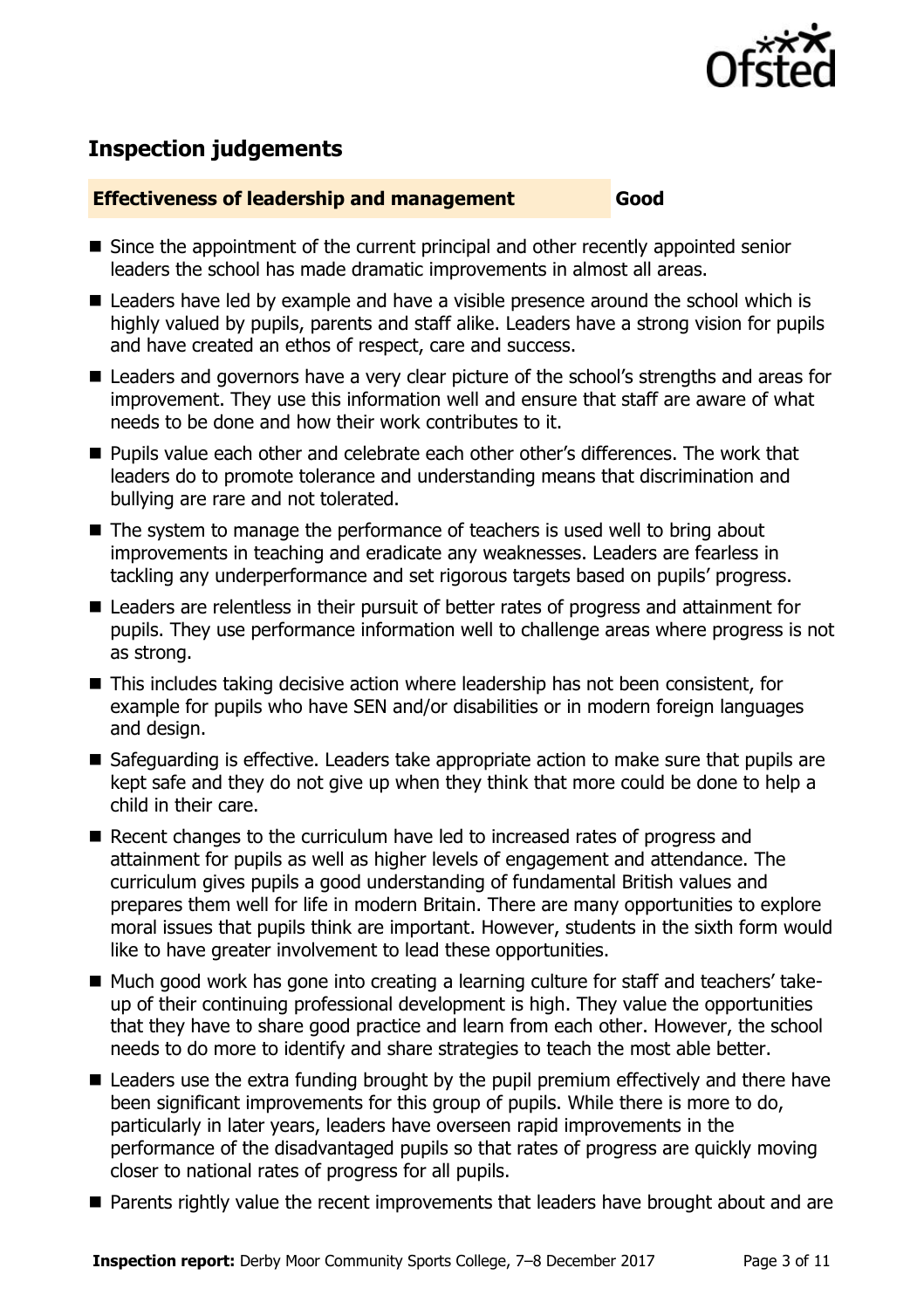

very supportive of the school. One parent, whose views echoed many, said: 'I feel very lucky and proud that my children attend this school.' However, some parents would like to see more clubs and opportunities for pupils to perform music and drama.

■ Leaders and governors make good use of external support from advisors and the local authority and have benefited from their work in, for example, conducting a review of pupil premium spending or reviewing safeguarding arrangements. Leaders take careful note of information gathered and use it to make further improvements.

#### **Governance of the school**

- Governors have an accurate view of the school. They are clear where its strengths and weaknesses are and they, and other leaders, share this information so that there is a school-wide approach to improvement.
- Governors make good use of information from external sources and ensure that they are not over-reliant on the principal's view of the school by making regular visits and asking a wide selection of leaders to present reports to governors' meetings.
- The governing body has recently been restructured to create committees in order to scrutinise the school's work in greater depth. This has led to greater levels of governor challenge and analysis, particularly of pupils' progress information.
- Governors ensure that the school's finances, including the pupil premium, are managed effectively. However, they need to do more to ensure that leaders use the funding for pupils who have SEN and/or disabilities more usefully by assessing the impact of spending in more detail.
- Governors keep a watchful eye over the school's safeguarding arrangements. They have ensured that their training is up to date and relevant and have ensured that they take into account local contexts, for example ensuring that leaders have a clear awareness of child sexual exploitation.

#### **Safeguarding**

- $\blacksquare$  The arrangements for safeguarding are effective.
- There is a strong culture of safeguarding in the school and this is rooted in the care staff have for pupils and pupils have for one another. Relationships between staff and pupils are very strong and are a key feature of the school.
- Leaders have established clear processes to keep pupils safe. Through the curriculum they also ensure that there is sufficient time for pupils to investigate safeguarding issues such as radicalisation and internet safety.
- **Pupils are clear that they are safe at school and feel safe. They are confident that they** would know what to do if they or someone else was in trouble or feeling unhappy. They are also confident that staff would deal with any problem, quickly and decisively.
- Staff and governors are regularly trained and are confident in their abilities to spot, for example radicalisation or neglect. Teachers are confident that leaders deal with issues in a timely fashion and leaders keep detailed records which they are rigorous in analysing for patterns of behaviour or incidents.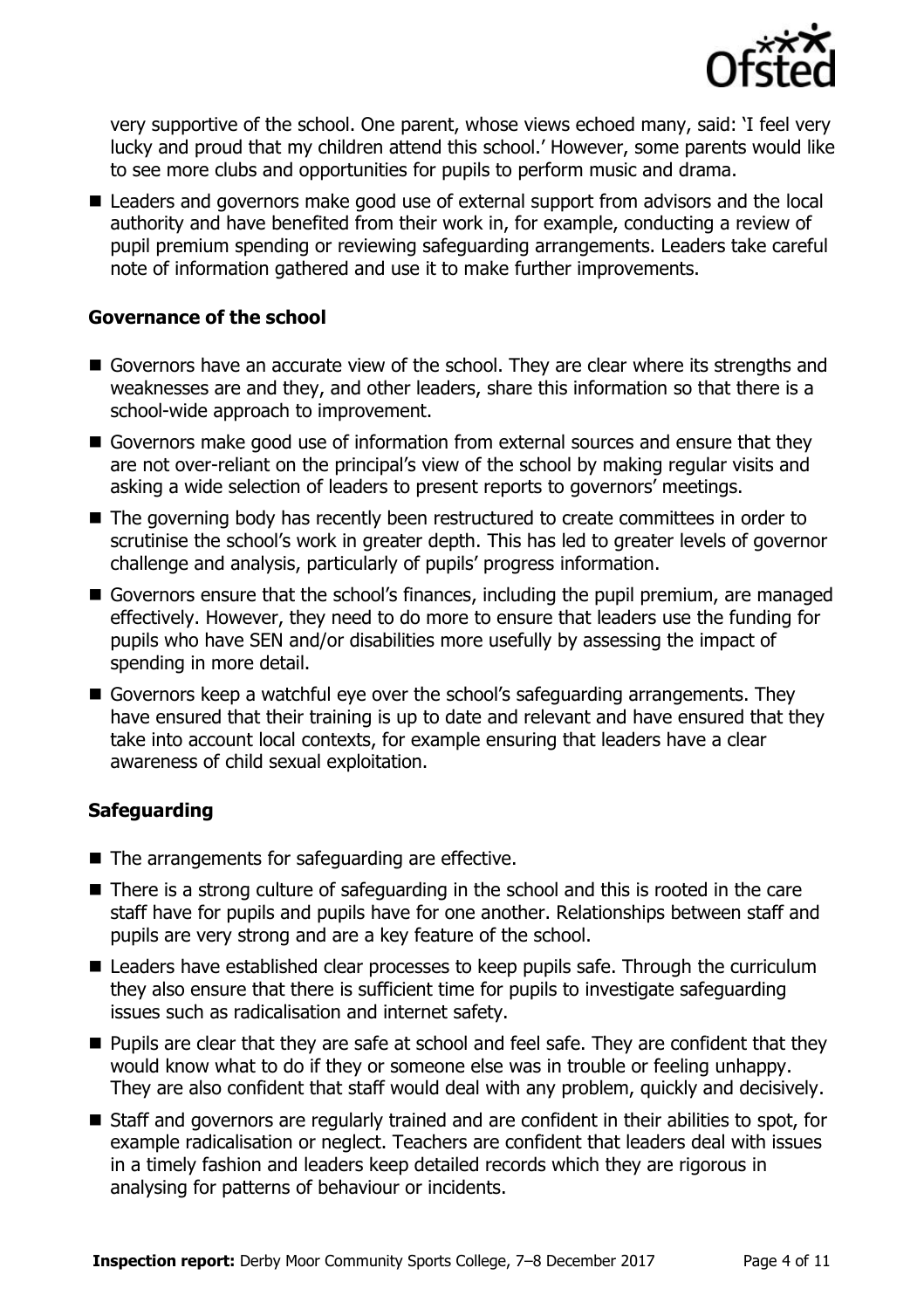

Leaders are tenacious in their work with external agencies, such as social care, and will not let matters rest if they believe that concerns about pupils remain.

#### **Quality of teaching, learning and assessment Good**

- Current pupils achieve well because of the teaching that they receive.
- The introduction of a new assessment system has paid dividends for pupils, especially those who are of low and middle ability. Tasks are based on knowledge and skills and then focus on what pupils' next steps should be. These tasks are popular with pupils, especially boys, and allow pupils to see clearly what they need to do to improve. Consequently, many pupils are making accelerated progress.
- However, such tasks are not as effective for the most able pupils because they are too formulaic and sometimes too shallow to challenge these pupils and their different learning needs effectively enough.
- The overwhelming majority of parents feel that their child is taught well. They value the reports and feedback on the progress of their children that the school gives them.
- Teachers' subject knowledge is a strength of the school. This knowledge is used well to inform the questions that teachers ask pupils in order to broaden their knowledge or check their understanding. Teachers generally circulate well in lessons and give immediate and helpful feedback which helps move pupils forward.
- Leaders make good use of their growing alliance with the Spencer Academies Trust to bring in expertise that will help them improve teaching and learning for their pupils, especially in areas such as French which are not yet consistently good.
- Most pupils commit to improving their work and develop their learning through selfdiscipline. However, some pupils do not consistently apply themselves, particularly in key stage 3. School leaders accept that there is more work to do with these pupils.
- The introduction of a new online system to record homework is proving popular with parents and pupils, who can see what work needs to be done easily and clearly. Pupils are now completing more useful homework tasks than last year.

#### **Personal development, behaviour and welfare Good**

#### **Personal development and welfare**

- Leaders' work to promote pupils' personal development and welfare is good and has shown rapid and sustained improvement.
- The attendance of current pupils is improving for almost all groups of pupils. Leaders make sure that they contact parents if pupils are not present at school and leaders are rigorous in making sure that they exploit legal routes to make certain that all parents send their children to school regularly enough.
- Too many disadvantaged pupils are persistently absent. While the rate of persistent absence for them is declining, it is less rapid than for other groups.
- This is an inclusive school and pupils for whom behaviour is a significant barrier to their progress are well catered for in the school's 'Thrive' centre. Pupils receive support to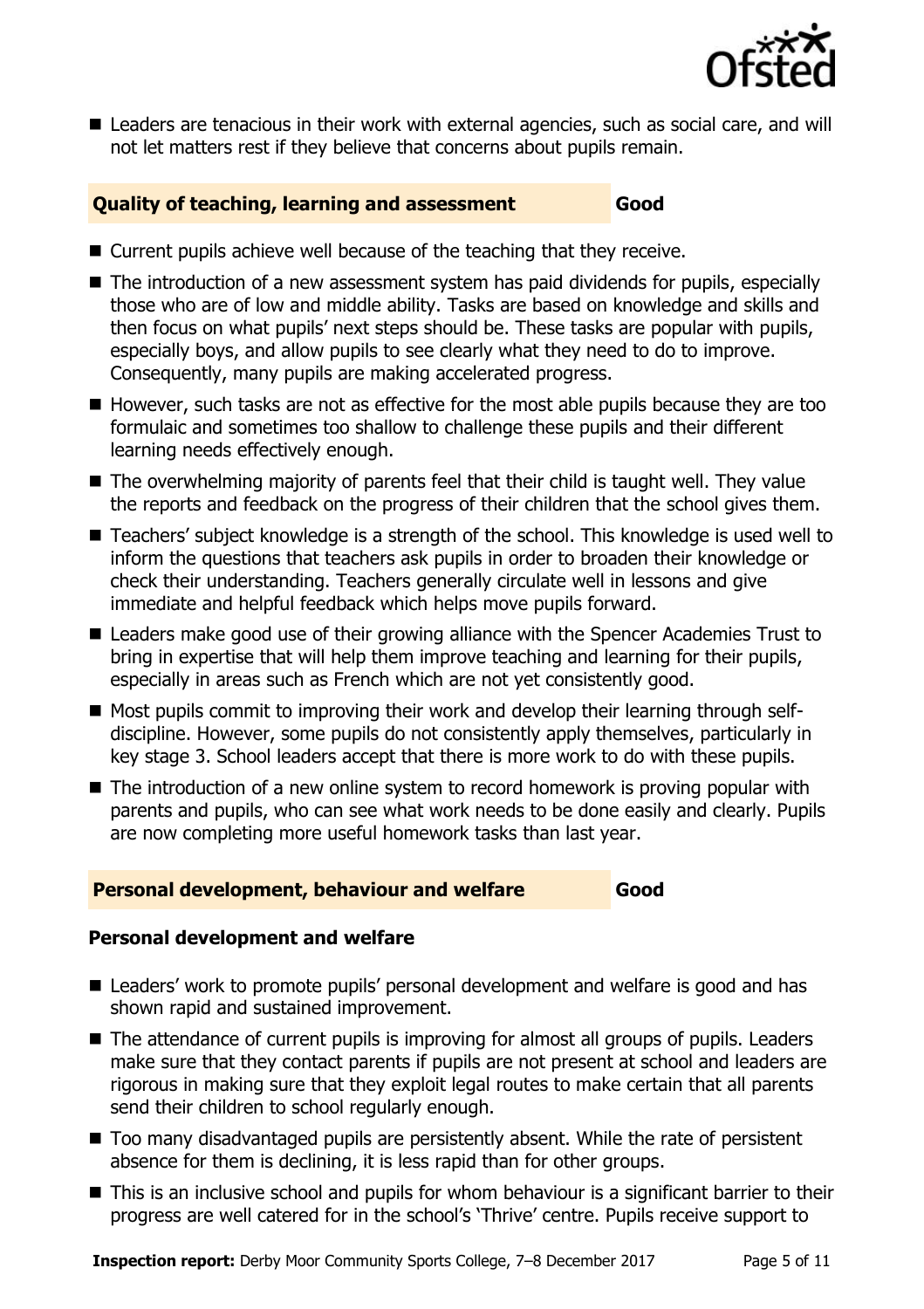

manage their behaviour but also carry on with their studies so that they do not miss any learning and make the progress of which they are capable.

- **Pupils receive high-quality support and guidance about the stages in their education** throughout the school. Opportunities for this in the curriculum are supplemented by 'drop-down' days, where pupils focus on a particular area which will help them to make decisions about their future.
- Good citizenship is a constant theme of leaders' and others' work with pupils and they make good provision for regular opportunities for pupils to examine spiritual, moral, social and cultural issues. This has an impact on their behaviour and on their learning outcomes.

#### **Behaviour**

- The behaviour of pupils is good.
- **Pupils enjoy coming to school and are punctual to lessons. They are almost always** polite. They welcome visitors and are keen to share their positive experiences of school life.
- Behaviour seen in lessons is almost always good, although there are occasional instances of off-task behaviour from some pupils, which sometimes disrupts the learning of others. Leaders need to do more to support pupils who need help to focus in lessons.
- The number of pupils who have been excluded from school is declining in most areas. Where it is not, this is because leaders are using exclusion as a part of a zero tolerance to certain behaviours in order to raise the standard of behaviour even higher and eradicate any remaining pockets of poor behaviour.

#### **Outcomes for pupils Good**

- Outcomes for pupils improved dramatically in 2017 and continue to improve rapidly for current pupils so that most pupils are making good progress.
- **Pupils who enter the school in Year 7 have starting points that are significantly below** average and by the end of Year 11 their achievement is broadly average.
- Any gaps in pupils' knowledge caused by poor teaching and behaviour in the past are being filled by learning opportunities that are tightly focused and secure foundations before moving onto new topics.
- Leaders are taking effective action to reduce poor performance in art, French and engineering and are making effective use of partnerships with other schools where there is good practice.
- Leaders at all levels have a relentless focus on the progress and achievement of pupils. This is bringing about rapid improvements in pupils' progress and leaders are thorough in their analysis of performance.
- **Pupil performance information that the school gathers is accurate. Teachers make** certain that assessment tasks are standardised and ensure fair, consistent and accurate marking. Where possible, assessment tasks are scrutinised during collaborative work with other teachers from different schools.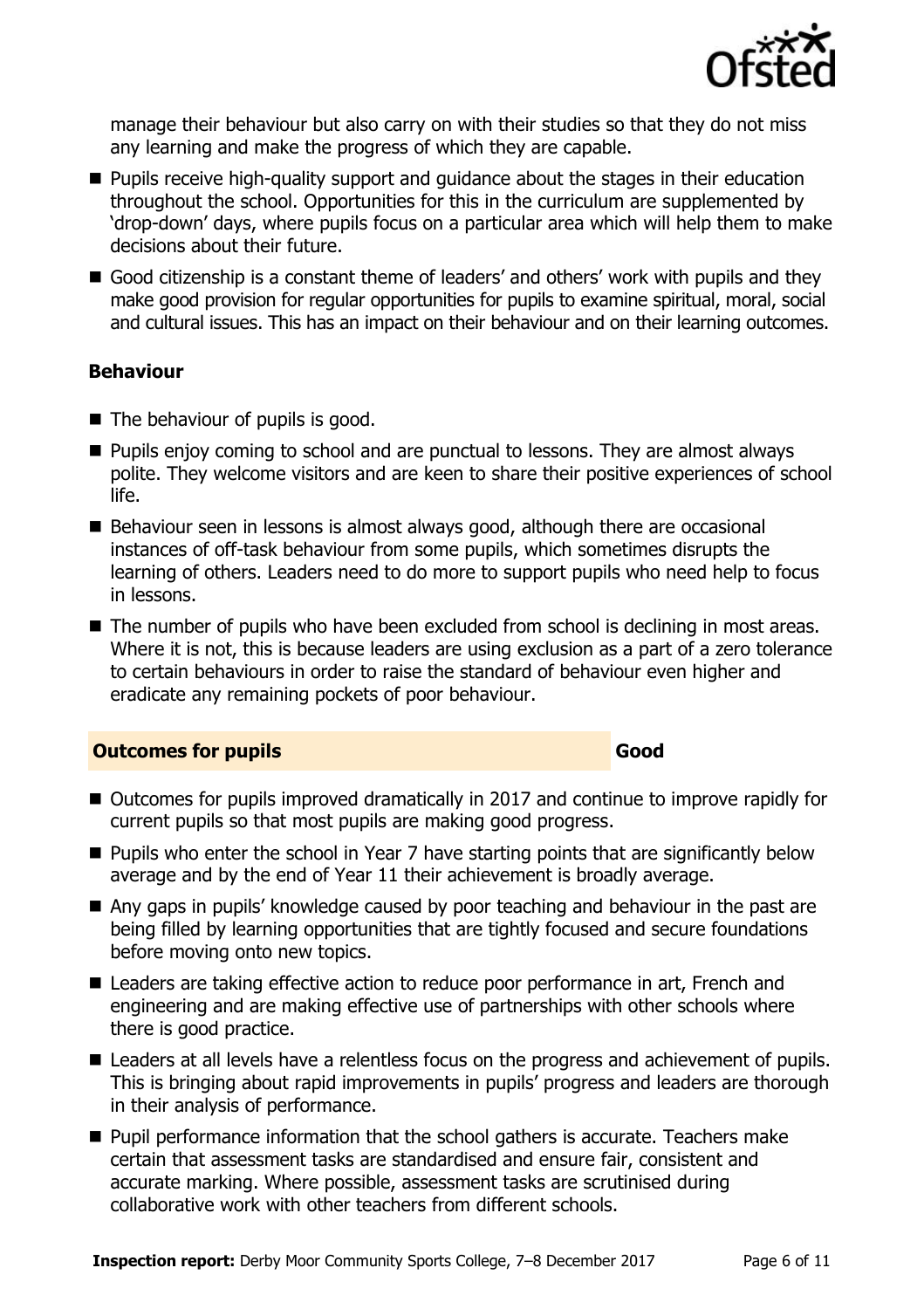

- Governors use information about the performance of pupils well and hold leaders to account for pupils' performance. Their analysis is insightful and rigorous and assists senior leaders in raising standards.
- **Progress for pupils in Years 8 and 9 is stronger than in later years as they have had** less to catch up. This is also true for groups of pupils, and in these years the progress of current disadvantaged pupils is better that of non-disadvantaged pupils.
- $\blacksquare$  The progress made by more-able pupils is still not good enough and the system leaders use to set their targets underestimates their potential by not including other information such as reading ages. Leaders have not yet thought about how they will adjust targets for pupils who have already met and exceeded them.
- $\blacksquare$  The progress of pupils who have SEN and/or disabilities is improving steadily and, where learning is most effective, pupils are well supported. However, leaders need to do more to make the experience of supported pupils consistently good.

#### **16 to 19 study programmes Good**

- Students make good progress in the sixth form and rates of progress and attainment are improving.
- Leaders' focus on achievement in key stages 3 and 4 extends equally to key stage 5 and there are good systems in place to identify and help students who fall behind. Leaders have raised expectations and challenge by increasing targets. Current pupils are rising to the challenge.
- Leaders make effective use of external validation through links with other schools and examination questions to ensure that assessments are accurate.
- A well-thought-out programme of independent advice and guidance leaves students well prepared for the next stage of their education, employment and training. Last year, every student in Year 13 left school to go to the course, job or training they wanted. Rates of retention from Year 12 are high and this is because leaders ensure that there is good support available for pupils so that they can make realistic choices.
- $\blacksquare$  Students who take fully timetabled English and mathematics GCSE as part of their study programmes achieve well and at above national rates.
- The enrichment programme is wide-ranging and varied and there are good opportunities for voluntary work. Work experience in Year 12 is appropriate and well planned.
- Teachers' strong subject knowledge coupled with a good level of challenge and ambition help motivate students to do well. Consequently, students value the teaching that they receive.
- Students' attitudes to learning are very positive and they say that they enjoy coming to school and value the 'family' feel in the sixth form. They value their school and talk about it confidently and proudly. Their attendance is also high.
- The curriculum is broad and balanced and contains a wide range of academic subjects complemented by a smaller number of well-chosen vocational subjects. Leaders evaluate this offer annually to ensure that it continues to meet the needs of the community that the school serves.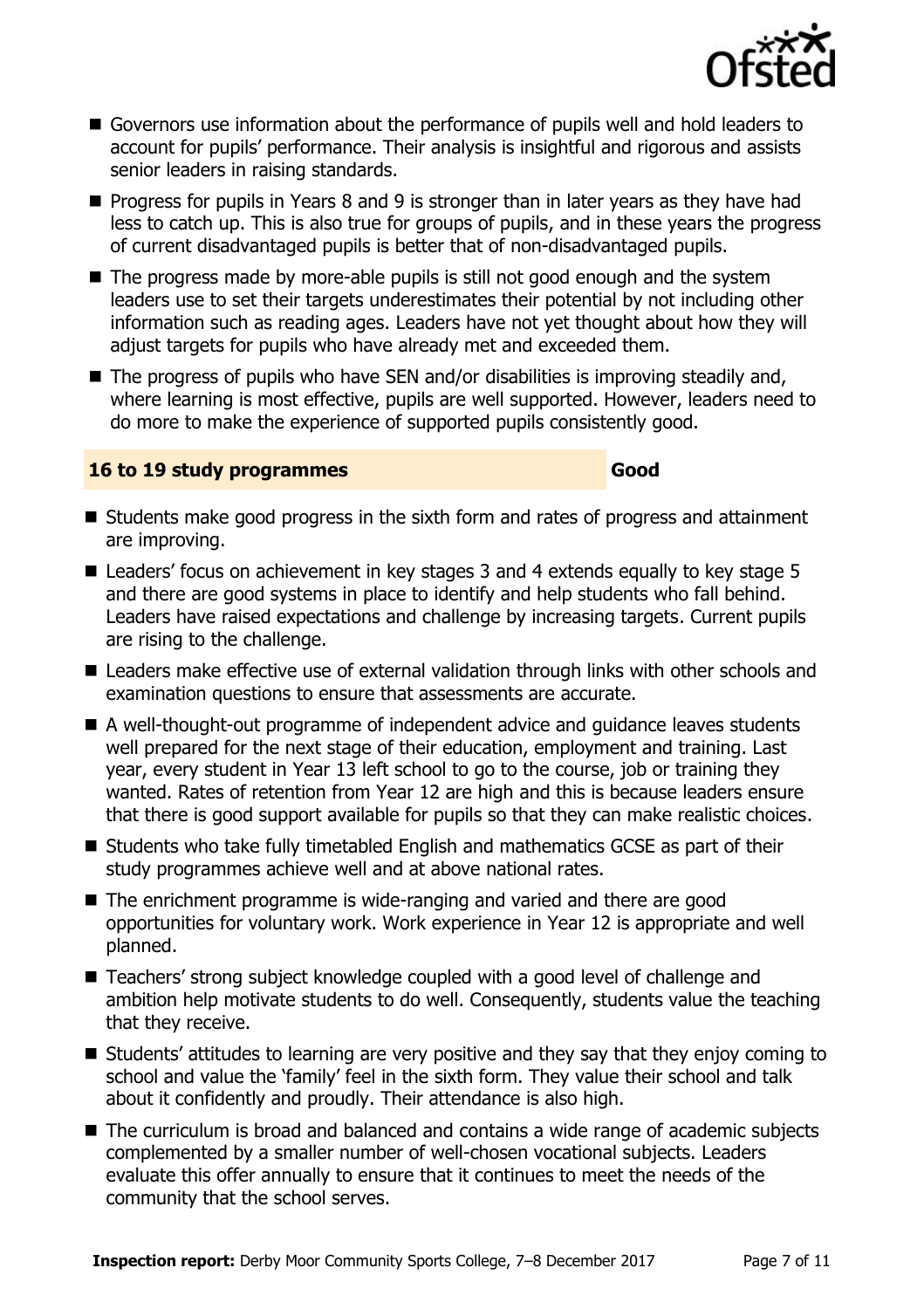

■ Many students take on a leadership role with younger pupils, for example acting as subject mentors or cooking with a younger pupil. They are eager to do more, especially engaging with younger pupils' interest in issues that they feel are important.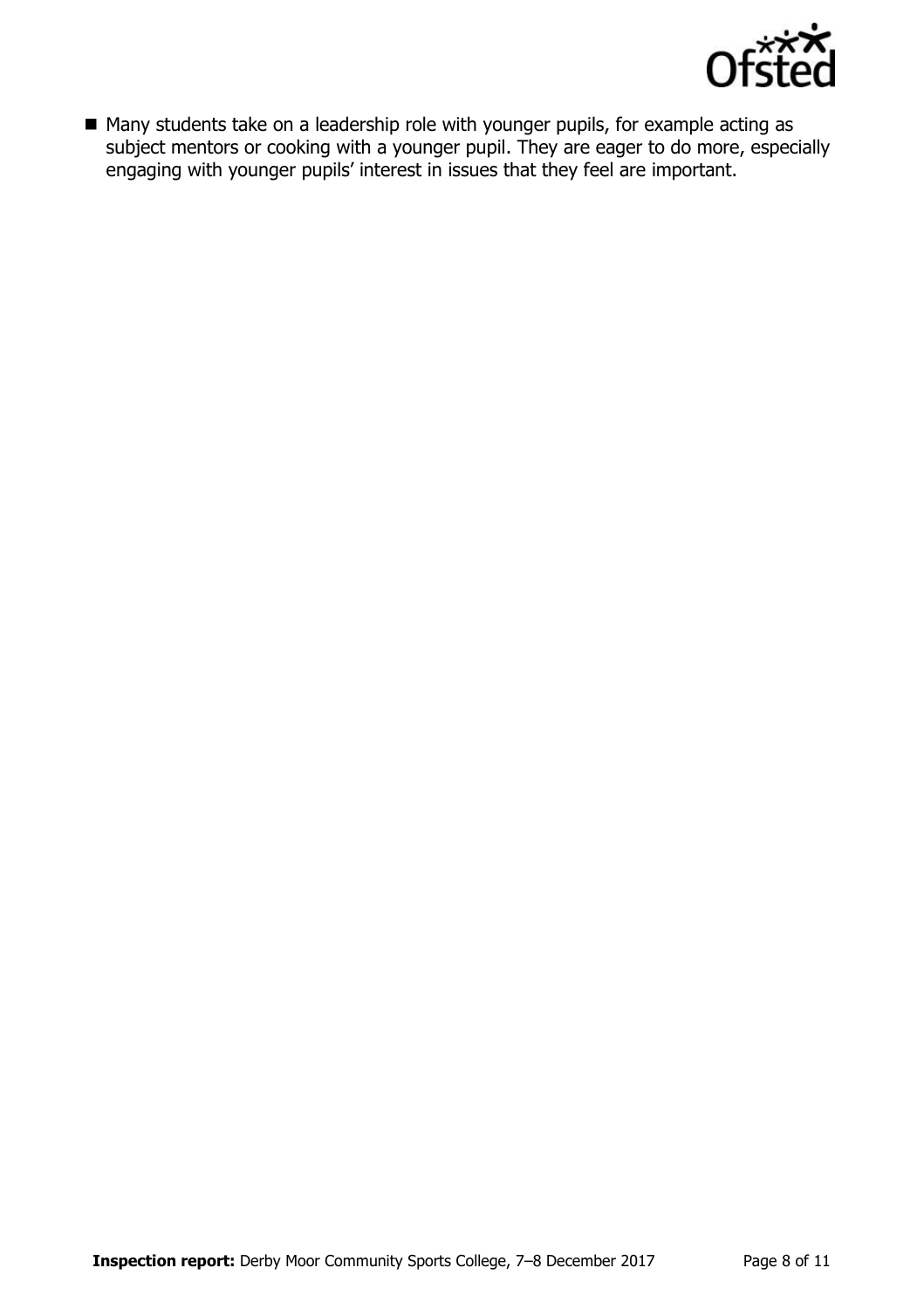

# **School details**

| Unique reference number  | 112952   |
|--------------------------|----------|
| Local authority          | Derby    |
| <b>Inspection number</b> | 10037609 |

This inspection of the school was carried out under section 5 of the Education Act 2005.

| Type of school                      | Comprehensive               |
|-------------------------------------|-----------------------------|
| School category                     | Maintained                  |
| Age range of pupils                 | 11 to 18                    |
| <b>Gender of pupils</b>             | Mixed                       |
| Number of pupils on the school roll | 1,515                       |
| Appropriate authority               | The governing body          |
| Chair                               | <b>Victor Green</b>         |
| <b>Headteacher</b>                  | <b>Graeme Smith</b>         |
| Telephone number                    | 01332 772706                |
| Website                             | www.derbymoor.derby.sch.uk  |
| <b>Email address</b>                | info@derbymoor.derby.sch.uk |
| Date of previous inspection         | 12-13 December 2012         |

### **Information about this school**

- The school meets the requirements on the publication of specified information on its website.
- The school meets the government's floor standards, which set out the minimum expectations for pupils' attainment and progress at the end of Year 11.
- $\blacksquare$  The 16 to 19 study programmes meet the minimum standards set by the government.
- The school will become part of the Spencer Academies Trust on 1 January 2018.
- The school is a larger than average-sized secondary school.
- The proportion of pupils from minority ethnic groups is significantly above average, as is the proportion who do speak English as an additional language.
- A very small number of pupils receive their education full time through Kingsmead Junction 16 and Derby Pride Academy.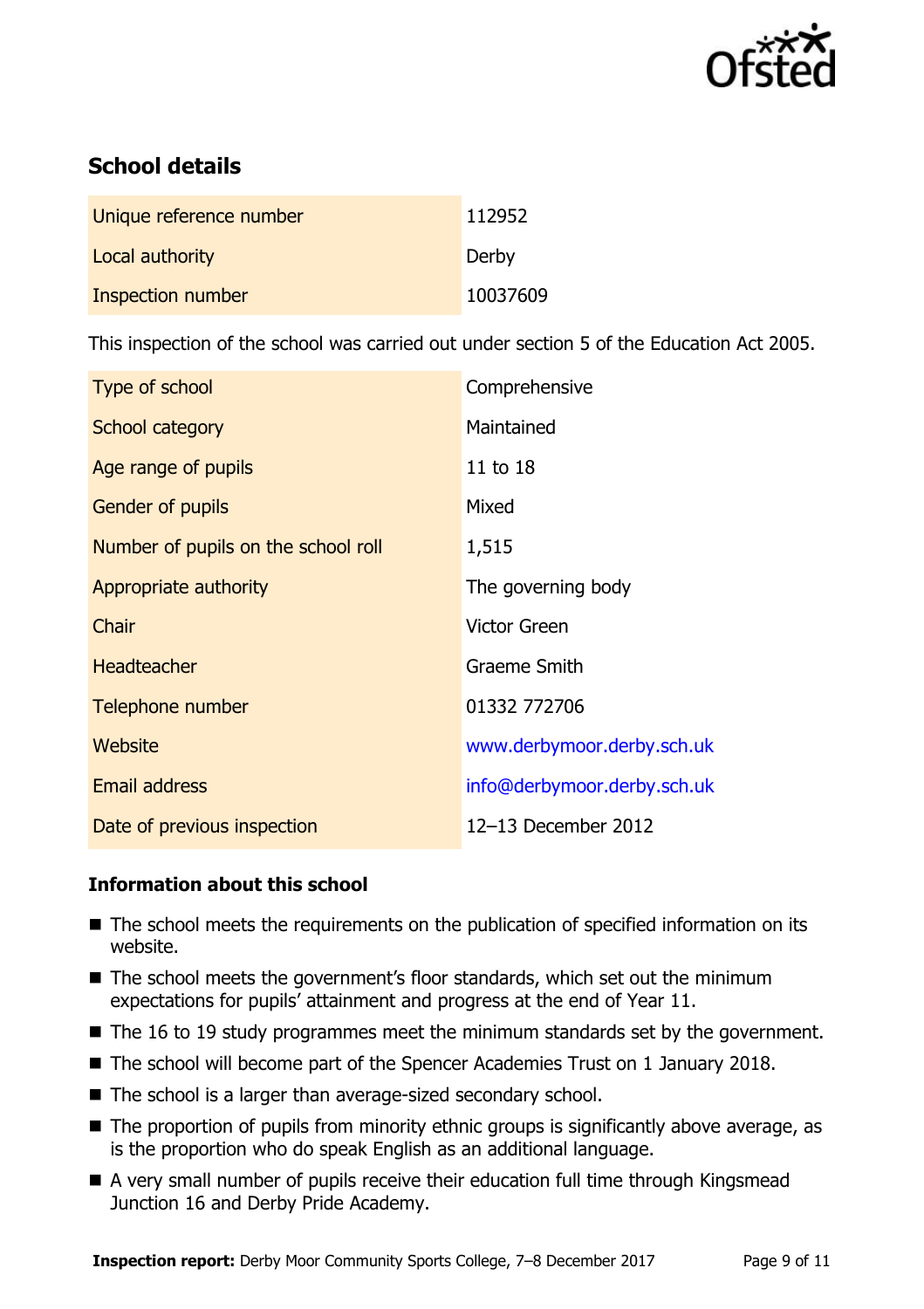

# **Information about this inspection**

- Inspectors observed teaching and learning across a range of subjects and year groups in 43 lessons or part lessons and some jointly with senior leaders. Inspectors also heard pupils read.
- **Inspectors had meetings with senior leaders, leaders of teaching subjects and year** groups, other teachers and governors. Inspectors also met with the school's improvement advisor and a representative from the local authority.
- The views of pupils in all year groups were sought through meetings and informally in lessons and around the school.
- Inspectors took into account the 91 responses from Ofsted's online questionnaire, Parent View, and an additional 56 via the text service. They considered the 165 responses to the online pupil questionnaire and the 53 responses from the online questionnaire for staff.
- Inspectors looked at a range of documents including senior leaders' own evaluations of the school's performance and plans for improvement, documents for managing teachers' performance and records of training. They also looked at information on pupils' progress and attainment, behaviour, attendance and how the school keeps pupils safe.

#### **Inspection team**

| Mark Mitchley, lead inspector | <b>Ofsted Inspector</b> |
|-------------------------------|-------------------------|
| <b>Ian Colling</b>            | Ofsted Inspector        |
| <b>Claire Shepherd</b>        | Ofsted Inspector        |
| <b>Christine Staley</b>       | Ofsted Inspector        |
| <b>Eddie Wilkes</b>           | Ofsted Inspector        |